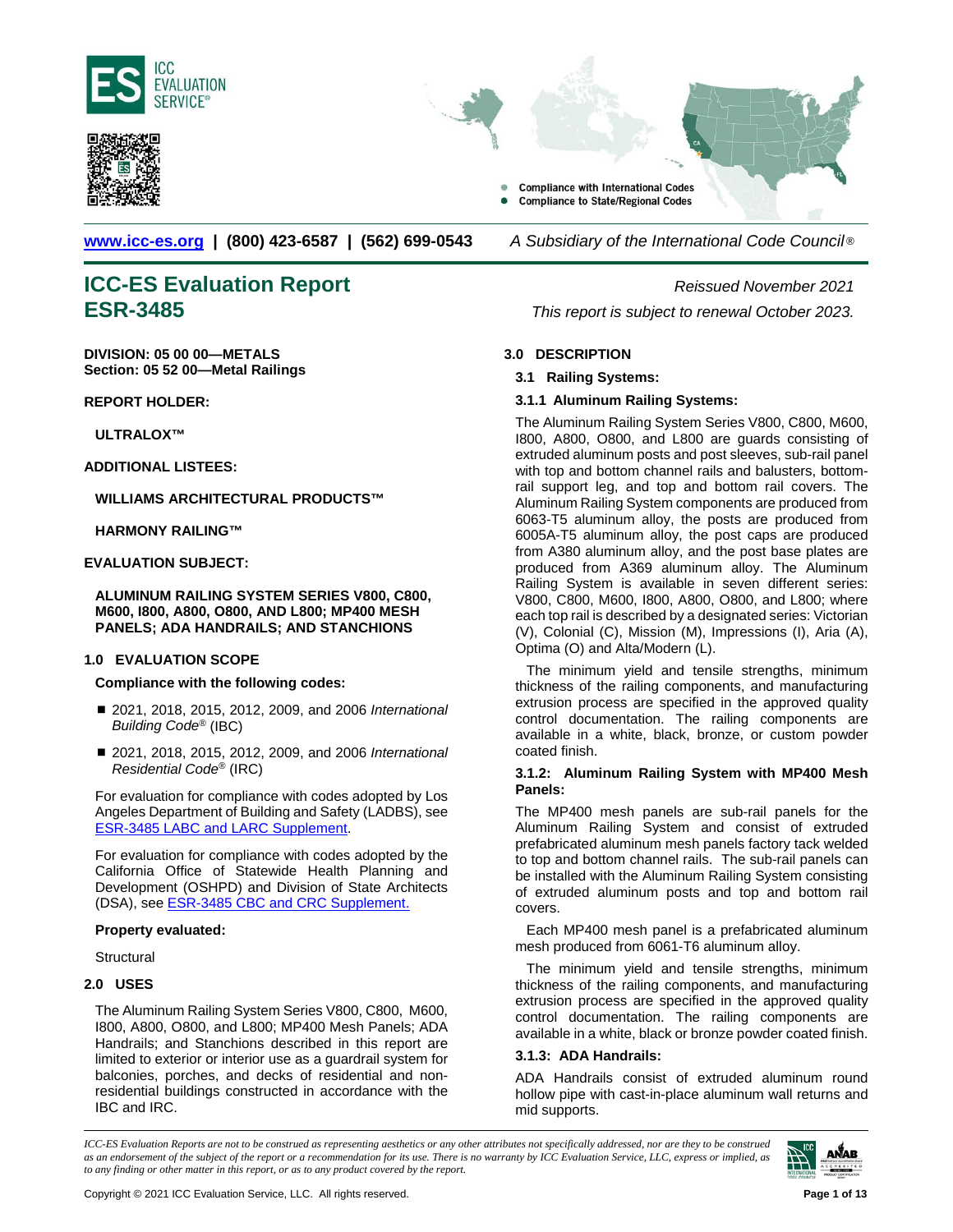The ADA handrails consists of extruded 6063-T5 aluminum alloy and the 90° wall returns and mid supports are produced from A369 aluminum alloy.

The minimum yield and tensile strengths, minimum thickness of the railing components, and manufacturing extrusion process are specified in the approved quality control documentation. The railing components are available in a white, black, bronze, or custom powder coated finish.

#### **3.1.4 Aluminum Railing System with Stanchions**

The Aluminum Railing System can be supported to the substrate with stanchions into 2-inch (50.8 mm) square aluminum posts in lieu of post base plates and consists of guard components as described in Section 3.1.1. The stanchions are produced from extruded 6005A-T5 aluminum alloy.

The minimum yield and tensile strengths, minimum thickness of the railing components, and manufacturing extrusion process are specified in the approved quality control documentation. The railing components are available in a white, black, bronze, or custom powder coated finish.

#### **3.2 Guard:**

#### **3.2.1 Aluminum Railing System:**

The height of the railing assembly is 42 inches (1067 mm) above the walking surface. The top rail cover has a wall thickness of 0.055-inch (1.40 mm); and depending on the top rail series, the overall top rail width ranges from 2-inches (50.8 mm) minimum to 2 ½-inches (63.5 mm) maximum, and the overall top rail depth ranges from 1.83-inches (46.5 mm) minimum to 2.38-inches (60.5 mm) maximum. The bottom rail cover has a wall thickness of 0.055-inch (1.40 mm), a width of 1½-inches (38.1 mm), and a depth of 1½-inches (38.1 mm). For the sub-rail panels, both top and bottom h-channel rails having a varying wall thicknesses between 0.065-inch (1.65 mm) and 0.083-inch (2.11 mm) thick, a width of 1.38-inches (35.1 mm), and a depth of 0.97-inch (24.6 mm). Both top and bottom rail covers and sub-rail panels are available in 6-foot (1.83 m) and 8-foot (2.44 m) lengths. They are produced from 6063-T5 aluminum alloy and come in a powder coated finish. The maximum railing span for each Aluminum Railing System series is noted in Table 1.

The pickets are hollow rectangular extruded 6063-T5 aluminum. The pickets have a wall thickness of 0.050-inch (1.27 mm), a width of  $\frac{1}{2}$ -inch (12.7 mm), and a depth of ¾-inch (19.1 mm) and come in a powder coated finish. Each picket is inserted in the pre-punched holes on the top and bottom h-channel rails of each sub-rail panel, with a center-to-center spacing of 4 ½-inches (114.3 mm).

The posts come in either 2-inches (50.8 mm) square hollow extruded 6005A-T5 aluminum with a wall thickness of 0.090-inch (2.28 mm) or 3-inches (76.2 mm) square hollow extruded 6005A-T5 aluminum with a wall thickness of 0.065-inch (1.65 mm); and both come in a powder coated finish. The optional post sleeve comes in 4-inches (101.6 mm) square hollow extruded 6063-T5 aluminum with a wall thickness of 0.080-inch (2.03 mm) and come in a powder coated finish. The post cap is produced from A380 aluminum alloy and is installed at the top of the extruded post and measures either 3-inches by 3-inches (76.2 mm by 76.2 mm) square or 4-inches by 4-inches (101.6 mm by 101.6mm) square. The post base plate is produced from A369 aluminum alloy and is installed at the bottom of the extruded post; it comes in either a 4.02-inches (102.1 mm) by 4.02 inches (102.1) square for the 2-inches (50.8 mm) square post or 4.99-inches (126.7 mm) by 4.99-inches (126.7 mm) square for the 3-inches (76.2 mm) square post. Each post base comes in a powder coated finish. The 6-foot (1.83 m) and 8-foot (2.44 m) railing systems utilize one intermediate bottom rail support leg located at the midspan. Each support leg is a 1½-inches (38.1 mm) square hollow extruded 6063- T5 aluminum with a wall thickness of 0.052-inch (1.32 mm) and comes in a powder coated finish.

The top and bottom rail connector clips are made from 0.080-inch (2.03 mm) thick 5052-H32 aluminum sheets and measures 1-inch (25.4 mm) wide by 0.94-inch (23.9 mm) long by 0.060-inch (1.52 mm) deep, with two 0.16-inch (4.06 mm) diameter holes for securing into the post.

See Figure 1 for details of the components for the aluminum railing system.

The L-brackets are made from 0.080-inch (2.03 mm) thick 5052-H32 aluminum sheets and measures 11/4-inch (31.8mm) wide with  $\frac{7}{8}$ -inch (22.2 mm) legs with two 0.196-inch (4.9 mm) diameter holes and one 0.330-inch (8.4 mm) diameter hole in each leg. The holes can secure the post to the bracket and bracket to supporting substrate. See Figure 5 for component details.

The fascia bracket is made from 0.25-inch (6.4 mm) thick 5032-H32 aluminum sheets and measures 3.29-inches (83.5 mm) wide by 5.64-inches (143 mm) long by 6-inches (152.4 mm) in length. The sides have four 0.271-inch (6.9 mm) diameter holes for securing the post to the bracket. The lips have four 0.321-inch (8.2 mm) diameter holes for securing into the supporting substrate. See Figure 6 for component details.

#### **3.2.2 Aluminum Railing System with MP400 Mesh Panel:**

The height of the railing assembly is 42 inches (1067 mm) above the walking surface. The top rail cover has a wall thickness of 0.055-inch (1.40 mm); and depending on the top rail series, the overall top rail width ranges from 2-inches (50.8 mm) minimum to 2½-inches (63.5 mm) maximum, and the overall top rail depth ranges from 1.83-inches (46.5 mm) minimum to 2.35-inches (59.7 mm) maximum. The bottom rail cover has a wall thickness of 0.055-inch  $(1.40 \text{ mm})$ , a width of 1 ½-inches  $(38.1 \text{ mm})$ , and a depth of 1 ½-inches (38.1 mm). Both top and bottom rail covers are available in 6-foot (1.83 m) and 8-foot (2.44 m) lengths. They are produced from 6063-T5 aluminum alloy and come in a powder coated finish.

The MP400 mesh panel consists of a prefabricated mesh panel produced from 0.181-inch (4.60 mm) diameter 6061-T6 aluminum wire; where the mesh panel is factory tack-welded to top and bottom channel rails produced from 6063-T5 aluminum having a wall thickness of 0.083-inch (2.11 mm) thick, a width of 0.589-inch (14.9 mm) and a depth of 0.625-inch (15.9 mm). The MP400 mesh panels come in nominal 36 inches (914.4 mm) wide by 48 inches (1219.2 mm) long pieces and come either in a brushed aluminum or a powder coated finish. The maximum railing span for each MP400 mesh panel is noted in Table 1.

The posts come either in 2-inches (50.8 mm) square hollow extruded 6005A-T5 aluminum with a wall thickness of 0.090-inch (2.28 mm) or 3-inches (76.2 mm) square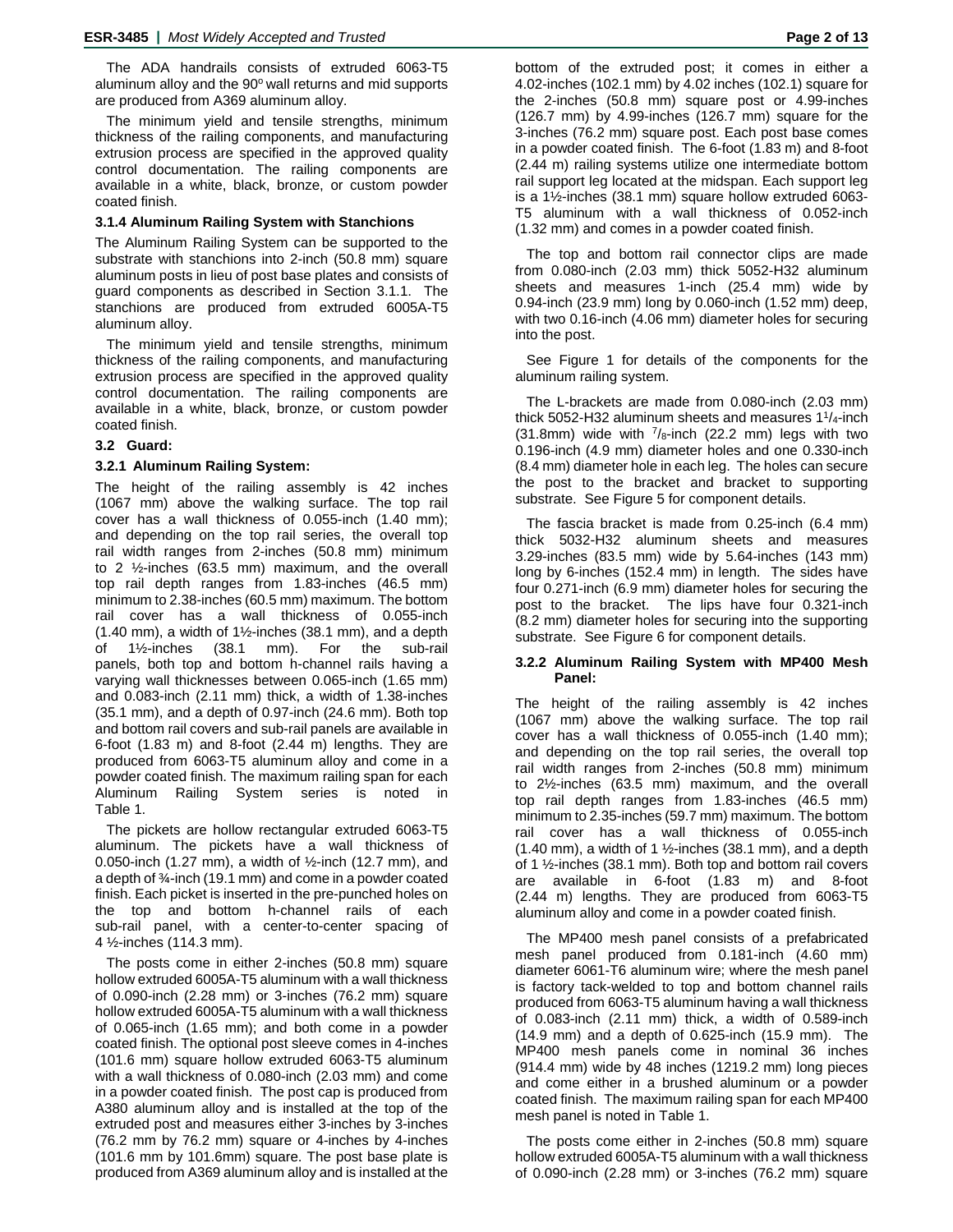hollow extruded 6005A-T5 aluminum with a wall thickness of 0.065-inch (1.65 mm); and both come in a powder coated finish. The optional post sleeve comes in 4-inches (101.6 mm) square hollow extruded 6063-T5 aluminum with a wall thickness of 0.080-inch (2.03 mm) and come in a powder coated finish. The post cap is produced from A380 aluminum alloy and is installed at the top of the extruded post and measures either 3-inches by 3-inches (76.2 mm by 76.2 mm) square or 4-inches by 4-inches (101.6 mm by 101.6mm) square. The post base plate is produced from A369 aluminum alloy and is installed at the bottom of the extruded post; it comes in either a 4.02-inches (102.1 mm) by 4.02-inches (102.1) square for the 2-inches (50.8 mm) square post or 4.99-inches (126.7 mm) by 4.99-inches (126.7 mm) square for the 3 inches (76.2 mm) square post. Each post base comes in a powder coated finish.

The top and bottom rail connector clips are made from 0.080-inch (2.03 mm) thick 5052-H32 aluminum sheets and measures 1-inch (25.4 mm) wide by 0.94-inch (23.9 mm) long by 0.060-inch (1.52 mm) deep, with two 0.16-inch (4.06 mm) diameter holes for securing into the post.

See Figure 2 for details of the components for the MP400 Mesh Panel.

#### **3.3 ADA Handrails:**

The ADA Handrails consist of 1½-inch (38.1 mm) outside diameter round hollow pipe and are produced from extruded 6063-T5 aluminum with a nominal wall thickness of 0.230-inch (5.8 mm). The handrail components,  $90^\circ$ wall returns and mid supports and spacers, are produced from A369 aluminum alloy. Each handrail component comes in a powder coated finish. See Table 1 for maximum spans.

See Figure 3 for details of the components for the ADA Handrails.

#### **3.4 Aluminum Railing System with Stanchions**

The Aluminum Railing System can be supported to the substrate with stanchions into 2-inch (50.8 mm) square aluminum posts in lieu of post base plates and consists of guard components as described in Section 3.2. The stanchions consist of extruded 1.715-inch wide by 1.715-inch long (43.6 mm by 43.6 mm) pieces and comes in 20-inch long (508 mm) lengths and are produced from 6005A-T5 aluminum alloy. See Table 1 for maximum spans.

See Figure 4 for details of guards with stanchions.

#### **4.0 DESIGN AND INSTALLATION**

#### **4.1 Design:**

The Aluminum Railing System Series V800, C800, M600, I800, A800, O800, and L800; MP400 Mesh Panels; and Stanchions are satisfactory to resist loads specified in Section 1607.9.1 for the 2021 IBC (Section 1607.8.1 for the 2018, 2015 and 2012 IBC; Section 1607.7.1 for the 2009 and 2006 IBC) and IRC Table R301.5, when installed at the maximum clear distance between the posts as noted in Table 1. When the railing is supported on one or both ends by the supporting structure, the maximum clear distance between the post and the supporting structure or between the supporting structures must comply with the spans noted in Table 1.

The ADA Handrails are satisfactory to resist loads specified in Section 1607.9.1 for the 2021 IBC (Section 1607.8.1 for the 2018, 2015 and 2012 IBC; Section 1607.7.1 for the 2009 and 2006 IBC) and IRC Table R301.5. The maximum clear distance between the supports is 72 inches (1828 mm); see Table 1 for maximum spans.

### **4.2 Installation:**

Installation must be in accordance with the manufacturer's published installation instructions, this report, and guard height and opening limitations provisions specified in Sections 1014 and 1015 of the 2021, 2018 and 2015 IBC (Sections 1012 and 1013 of the 2012, 2009 and 2006 IBC) and Sections R311 and R312 of the IRC, as applicable. The manufacturer's published installation instructions must be available at the jobsite at all times during installation.

Between the post: The sub-rail panel consisting of two h-channels and infill pickets is attached to an extrusion post on each end by installing top and bottom rail connector clips with #8  $\times$  3/4-inch-long (19.05 mm) stainless steel TEK screws. Four screws (two inside and one on each side) per each top and bottom connector clip, as shown in Figure 1. The bottom rail connector clip must be located 33/4-inches (95.25 mm) from the top edge of the clip to the bottom of the post base at center. All connector clips must be installed with two #8  $\times$  3/4-inchlong (19.05 mm) stainless steel TEK screws. Each top and bottom rail cover snaps over the sub-rail panel's corresponding top and bottom h-channel. Each support leg is fastened at the midspan of the bottom rail with one #8 x ¾-inch-long (19.05 mm) stainless steel TEK screw.

Continuous top rail: A crossover bracket is secured to the top of each 2-inch (50.8 mm) post with two #8 x 1.5 inch-long (38.1 mm) stainless steel TEK screws. The sub-rail panel consisting of two h-channels and infill pickets is attached to the crossover bracket using two #8 x 3/4-inch-long (19.05 mm) TEK stainless steel screws. Bottom of sub-rail panel is attached with rail connector clips at the bottom as described in between post installations above. Each bottom rail cover snaps over the sub-rail h-channel. Each length of top rail snaps over post and top h-channel. See Figure 1.

Each extruded post is attached to a post base plate with four M8 x 80 mm long stainless steel lag screws, which are fastened on the underside of the post base plate, as shown in Figure 1. The post base plate must be fastened to the supporting wood substrate with a minimum specific gravity of 0.50 using either four  $\frac{3}{8}$ -inch x 6-inch long (9.5 mm x 152.4 mm) GRK RSS wood screws or four –  $5/16$ -inch x 6-inch long (7.9 mm x 152.4 mm) GRK RSS wood screws. When the supporting substrate is concrete having a minimum compressive strength of 3700 psi (25.5 MPa), each post base plate must be fastened to the supporting concrete substrate using four ¼-inch x 3-inch long (6.35 mm by 76.2 mm) corrosion resistant coated concrete anchor bolts.

When the optional 4-inches (101.6 mm) square post sleeve is installed over an existing nominal 4-by-4 (101.6 mm x 101.6 mm) wood post, all wood post fastener connections to the supporting substrate and sub-rail connections through the post sleeve to the wood post must be designed by a registered design professional.

ADA Handrails must have each support attached to the supporting wood substrate with a minimum specific gravity of 0.49. Each 90° Wall Return and mid support is fastened to the wood substrate using three  $-5/16$ -inch x 4 inch-long (7.9 mm by 101.6 mm) construction lag screws. When each 90° Wall Return and mid support is fastened to 3-inches (76.2 mm) square hollow extruded 6005A-T5 aluminum with a wall thickness of 0.065-inch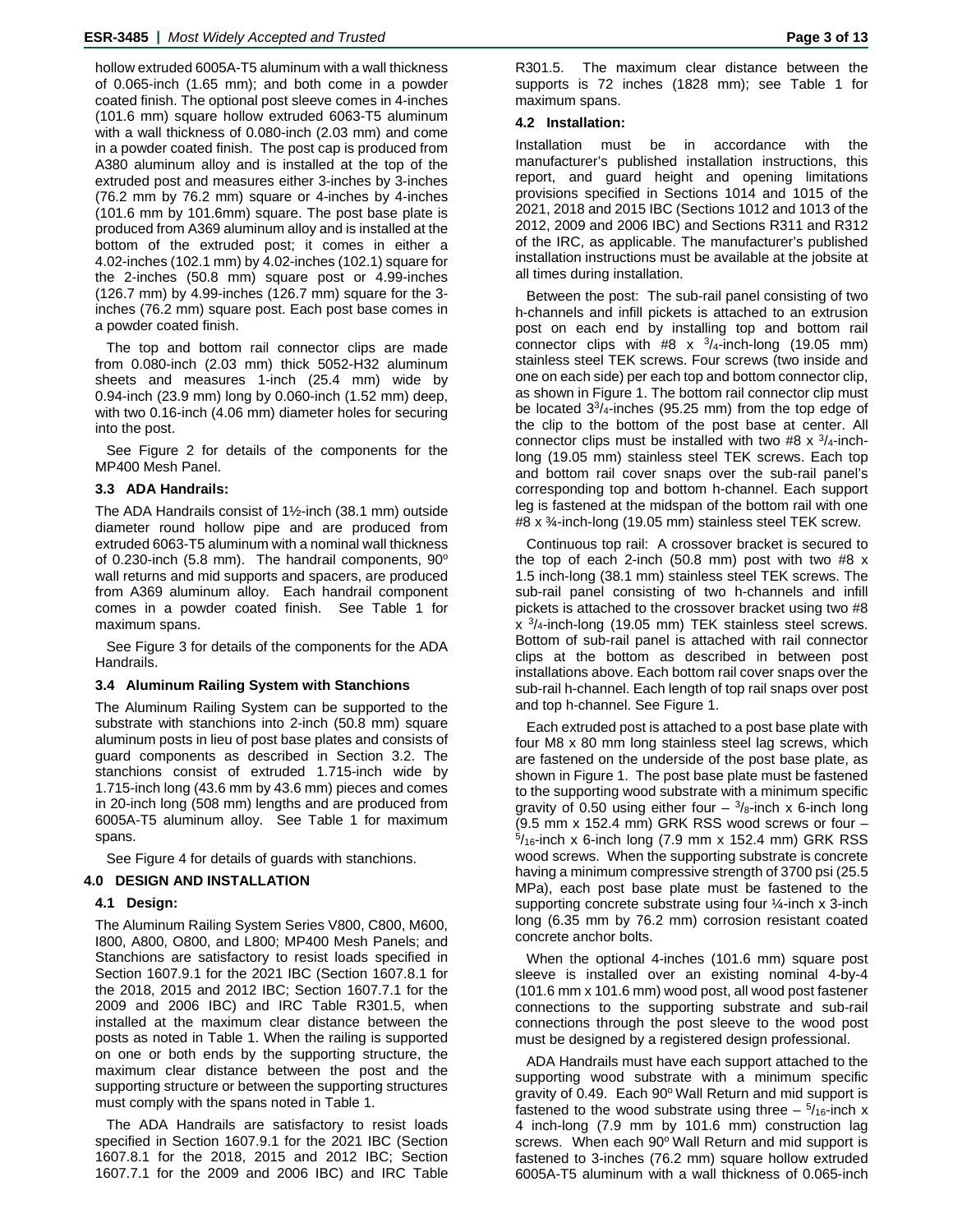(1.65 mm), each connection must use three  $-$  #10 x 1½-inch long (38.1 mm) stainless steel TEK screws.

When stanchions are used to support 2-inch (50.8 mm) square aluminum posts in lieu of post base plates, the 2-inch (50.8 mm) square post must fit over each stanchion at a minimum length of 14.75 inches (374.6 mm). The connections of the stanchion to the stanchion mount and the mount to the supporting structure must be designed by a registered design professional.

When 2-inch (50.8 mm) square screen post at 96 inches long is installed with 42-inch Aluminum Railing System, the posts with L-brackets must be fastened to the supporting wood substrate with a minimum specific gravity of 0.39 where each connection must use either four - No.9  $\times$  3<sup>1</sup>/<sub>4</sub>-inch (82.5 mm) long SPAX screws or four -  $\frac{1}{4}$  inch x  $\frac{13}{4}$ -inch (6.4 mm x 44.5 mm) long TAPCON screws. See Table 1 for spans and Figure 5 for component details.

When fascia bracket assembly is used in lieu of post base for 3-inch (76.2 mm) square posts installed over the supporting concrete substrate having a minimum compressive strength of 3900 psi (26.9 MPa), the posts with fascia bracket assembly must be fastened to the supporting concrete substrate using four 1/4-inch x 3-inch long (6.35 mm by 76.2 mm) corrosion resistant coated concrete anchor bolts. See Table 1 for spans and Figure 6 for component details.

#### **5.0 CONDITIONS OF USE**

The Aluminum Railing System Series V800, C800, M600, I800, A800, O800, and L800; MP400 Mesh Panels; ADA handrails; and Stanchions described in this report comply with, or are a suitable alternative to what is specified in, those codes listed in Section 1.0 of this report, subject to the following conditions:

- **5.1** This product is limited to exterior or interior use as a guardrail system for balconies, porches, and decks of residential and non-residential buildings constructed in accordance with the IBC and IRC.
- **5.2** Installation must comply with this report, the manufacturer's published installation instructions and the applicable code. When the manufacturer's published installation instructions differ from this report, this report governs.
- **5.3** Only those fasteners and fastener configurations described in this report have been evaluated for the installation of the Aluminum Railing System Series V800, C800 M600, I800, A800, O800, and L800; MP400 Mesh Panels; and ADA handrails. The compatibility of the post base plate's fasteners with the supporting construction, including chemically treated wood, is outside the scope of this report.
- **5.4** The Aluminum Railing System Series V800, C800, M600, I800, A800, O800, and L800; MP400 Mesh Panels; and ADA Handrails must be directly fastened to supporting construction having adequate strength and stiffness. Where required by the code official, engineering calculations and construction documents consistent with this report must be submitted for approval. The calculations must verify that the supporting construction complies with the applicable building code requirements and is

adequate to resist the loads imparted upon it from the products and systems discussed in this report. The documents must contain details of the attachment to the supporting structure consistent with the requirements of this report. The documents must be prepared by a registered design professional where required by the statutes of the jurisdiction in which the project is to be constructed.

- **5.5** The top rail of the Aluminum Railing System, for use as a handrail, is outside the scope of this report.
- **5.6** The connections of the stanchion to the stanchion mount and the stanchion mount to the supporting structure must be designed by a registered design professional and is outside the scope of this report.
- **5.7** The products are manufactured under a quality control program with inspections by ICC-ES.

#### **6.0 EVIDENCE SUBMITTED**

Data in accordance with the ICC-ES Acceptance Criteria for Handrails and Guards (AC273), dated June 2017 (editorially revised May 2021).

#### **7.0 IDENTIFICATION**

**7.1** The Aluminum Railing System Series V800, C800, M600, I800, A800, O800, and L800; MP400 Mesh Panels; ADA handrails; and Stanchions described in this report are identified by a stamp, on each individual piece or on the packaging, bearing the report holder's name (Ultralox), the product name (Aluminum Railing System Series V800, C800, M600, I800, A800, O800, and L800; MP400 Mesh Panels; ADA Handrails; and Stanchions), the allowable span, and the ICC-ES evaluation report number (ESR-3485).

Alternatively, the products described in this report are identified by a stamp, on each individual piece or on the packaging, bearing the additional listee's brand name (Williams Architectural Products, Harmony Railing), the product name (See Table 2 of this report), the allowable span, and the ICC-ES evaluation report number (ESR-3485).

**7.2** The report holder's contact information is the following:

**ULTRALOX™ 2955 LONE OAK DRIVE, SUITE 180 EAGAN, MINNESOTA 55121 [www.ultralox.com](http://www.ultralox.com/)**

**7.3** The additional listees' contact information is the following:

**WILLIAMS ARCHITECTURAL PRODUCTS™ 2955 LONE OAK DRIVE, SUITE 180 EAGAN, MINNESOTA 55121 (855) 742-7245 [www.williamsrail-fence.com](http://www.williamsrail-fence.com/)**

**HARMONY RAILING™ 2955 LONE OAK DRIVE, SUITE 180 EAGAN, MINNESOTA 55121 [www.harmonyrailing.com](http://www.harmonyrailing.com/)**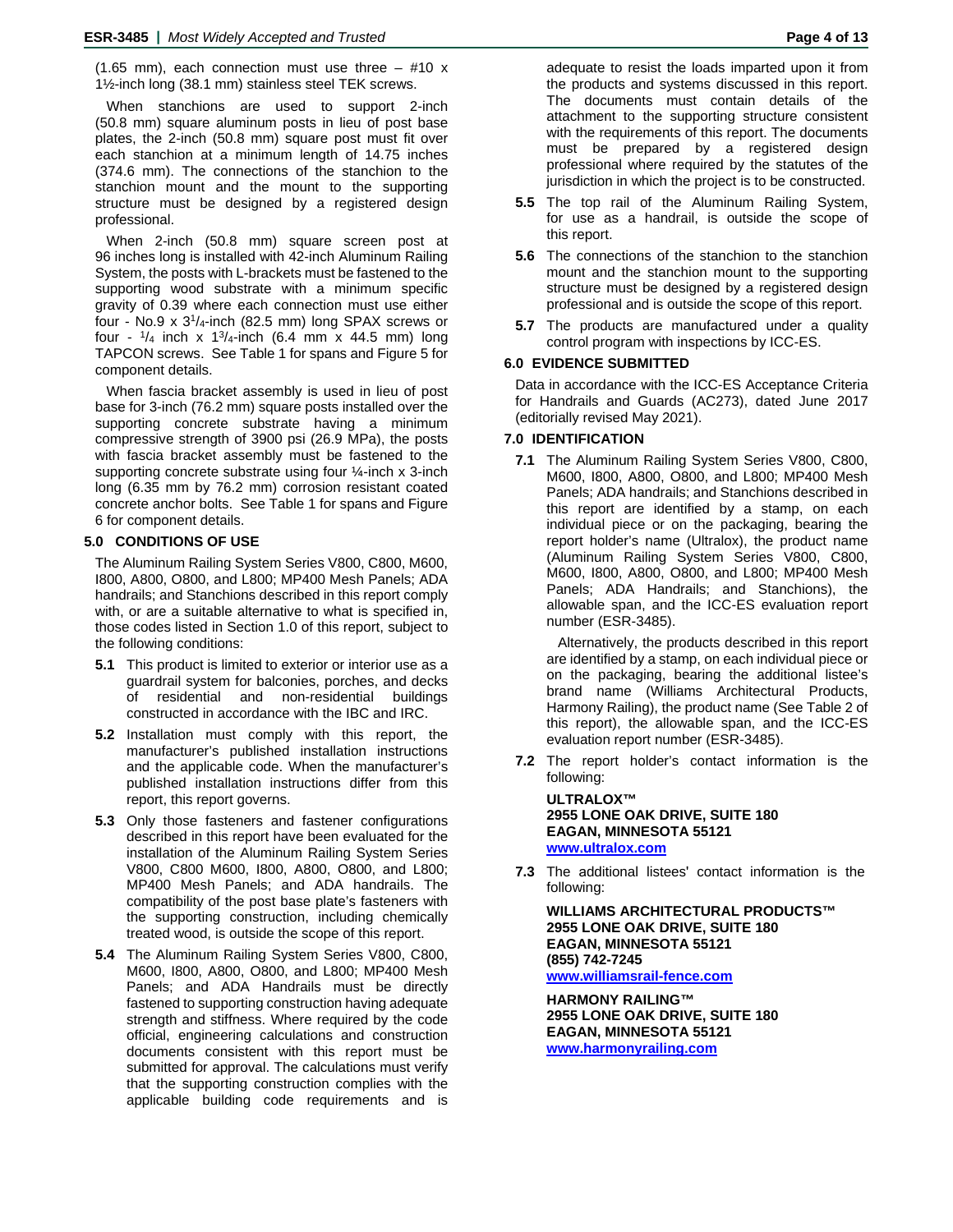

**FIGURE 1—TYPICAL GUARDRAIL ASSEMBLY AND COMPONENT PROFILES**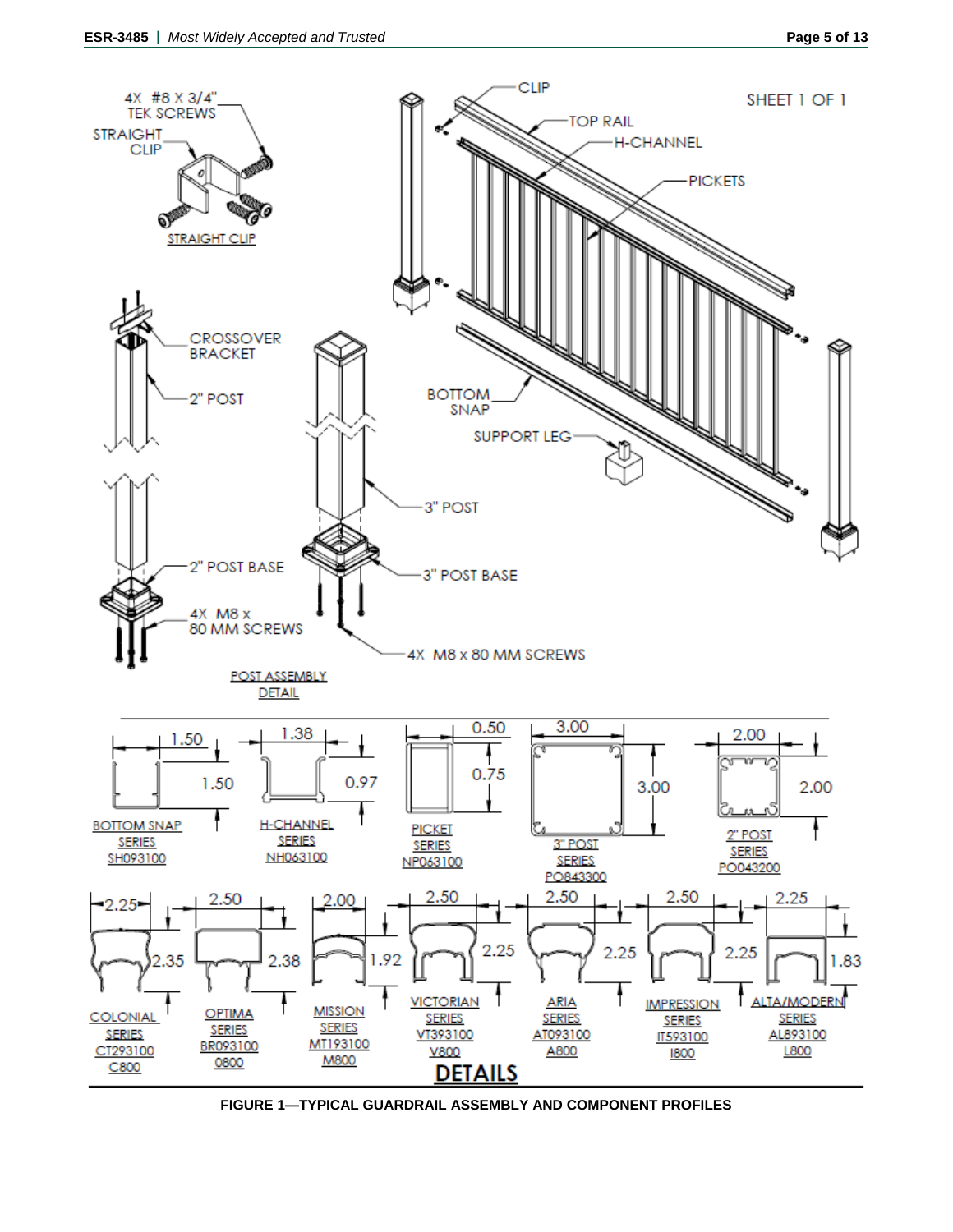

**FIGURE 2—TYPICAL MP400 MESH PANEL ASSEMBLY AND COMPONENT PROFILES**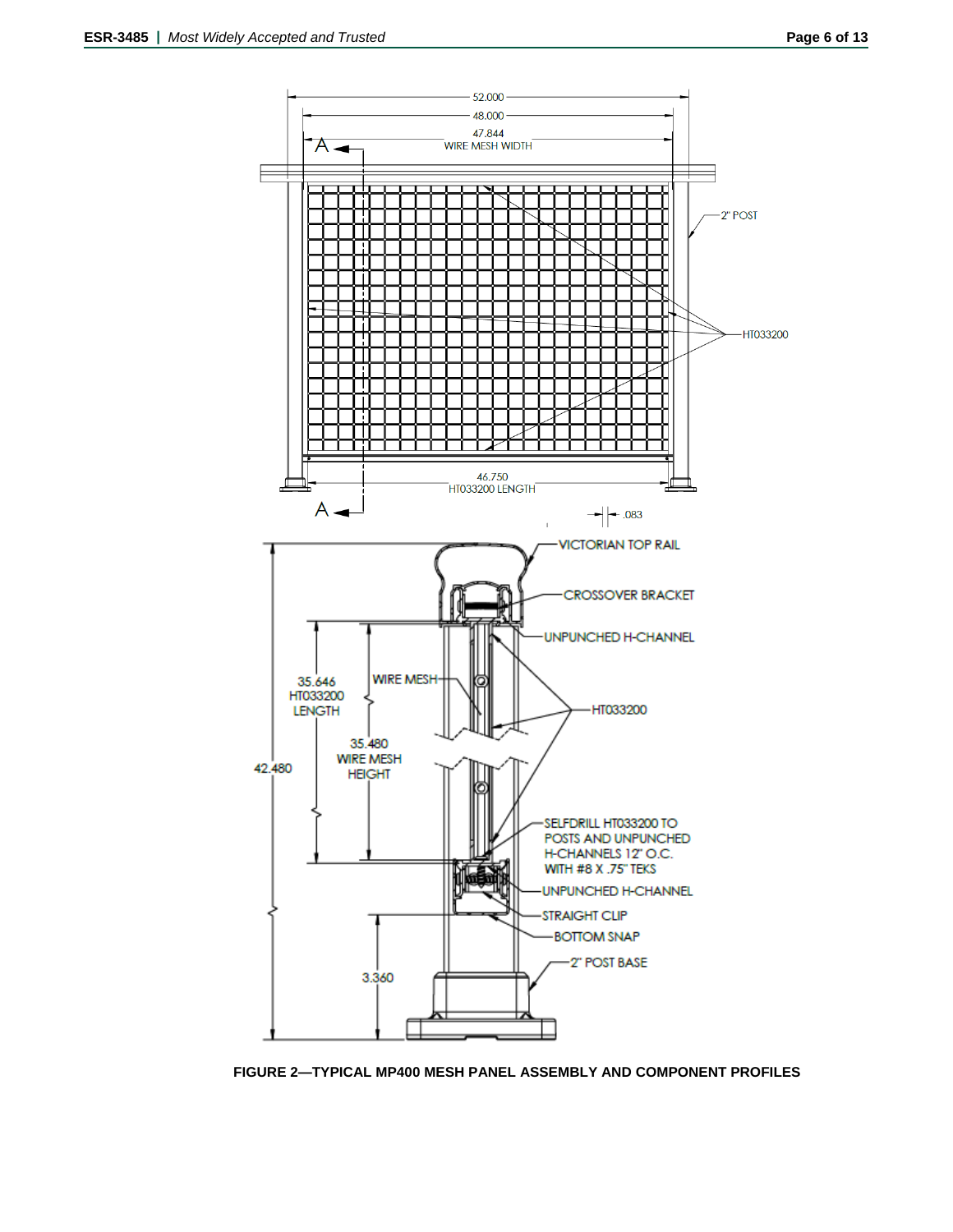







**FIGURE 4—TYPICAL GUARD SYSTEM WITH STANCHIONS**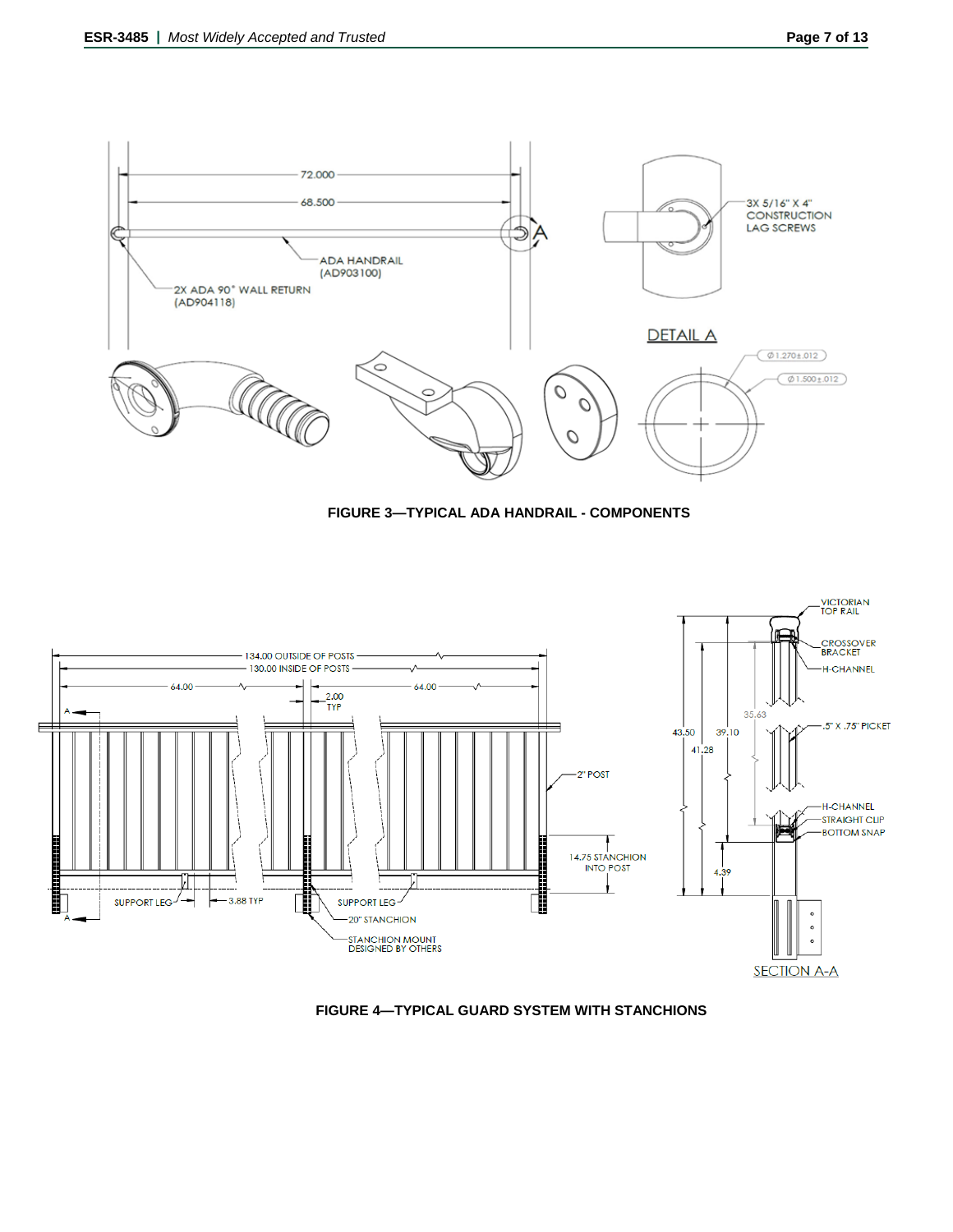

**FIGURE 5—2-INCH SCREEN POST WITH L-BRACKETS ASSEMBLY**



**FIGURE 6—FASCIA BRACKET ASSEMBLY FOR 3" POST**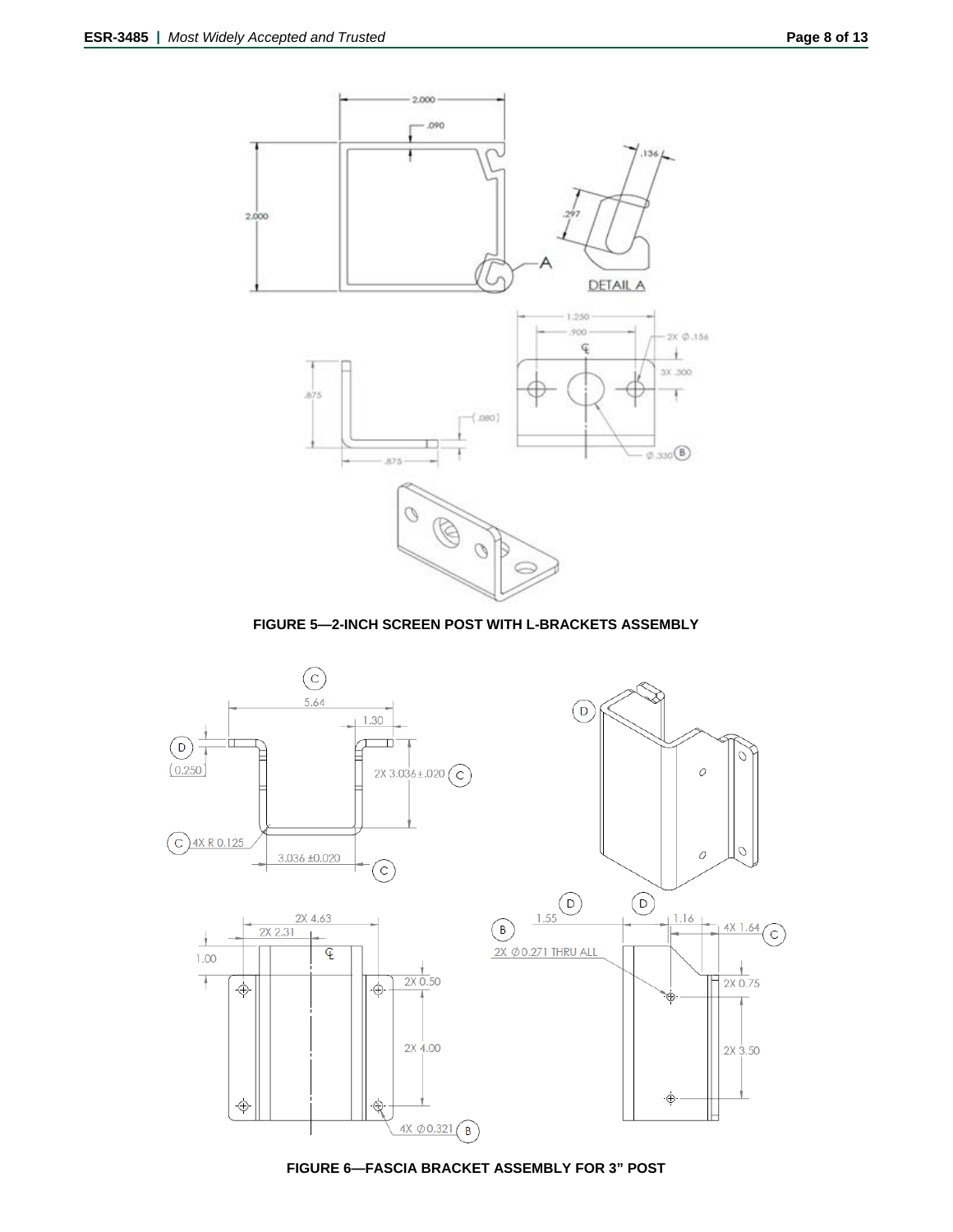| <b>PRODUCT</b>                                                                                                                           | <b>POST</b><br><b>HEIGHT</b><br>(INCH) | <b>MAXIMUM</b><br><b>SPAN - IBC</b><br>(INCH) | <b>MAXIMUM</b><br><b>SPAN - IRC</b><br>(INCH) |
|------------------------------------------------------------------------------------------------------------------------------------------|----------------------------------------|-----------------------------------------------|-----------------------------------------------|
| ALUMINUM RAILING SYSTEM WITH 3-INCH ALUMINUM POSTS<br>ATTACHED TO WOOD SUBSTRATE <sup>2</sup>                                            | 42.000                                 | 68.300                                        | 91.313                                        |
| ALUMINUM RAILING SYSTEM WITH 3-INCH ALUMINUM POSTS<br>ATTACHED TO CONCRETE SUBSTRATE <sup>3</sup>                                        | 42.000                                 | 69.430                                        | 91.313                                        |
| ALUMINUM RAILING SYSTEM WITH 2-INCH ALUMINUM POSTS<br>ATTACHED TO CONCRETE SUBSTRATE <sup>3</sup>                                        | 42.000                                 | 66.000                                        | 91.313                                        |
| ALUMINUM RAILING SYSTEM WITH 2-INCH ALUMINUM POSTS<br>WITH STANCHIONS MOUNTED TO CONCRETE SUBSTRATE <sup>4</sup>                         | 42.000                                 | 66.000                                        | 91.313                                        |
| ALUMINUM RAILING SYSTEM AT 42 INCH HEIGHT WITH 2-INCH<br>SCREEN POST WITH L-BRACKETS ASSEMBLY ATTACHED TO<br>WOOD SUBSTRATE <sup>8</sup> | 96.000                                 | 72.000                                        | 91.313                                        |
| ALUMINUM RAILING SYSTEM WITH ALUMINUM 3" POSTS AND<br>FASCIA BRACKET ASSEMBLY ATTACHED TO CONCRETE<br>SUBSTRATE <sup>9</sup>             | 42.000                                 | 55.960                                        | 91.313                                        |
| ADA HANDRAILS WITH 90° BRACKET ASSEMBLY ATTACHED TO<br><b>WOOD SUBSTRATE<sup>5</sup></b>                                                 | N/A                                    | 72.000                                        | 72.000                                        |
| ADA HANDRAILS WITH 90° BRACKET ASSEMBLY ATTACHED TO 3-<br>INCH ALUMINUM POST WITH BACKER PLATE <sup>6</sup>                              | N/A                                    | 72.000                                        | 72.000                                        |
| ADA HANDRAILS WITH MIDSPAN BRACKET ASSEMBLY ATTACHED<br>TO WOOD SUBSTRATE <sup>5</sup>                                                   | N/A                                    | 72.000                                        | 72.000                                        |
| ADA HANDRAILS WITH MIDSPAN BRACKET ASSEMBLY ATTACHED<br>TO 2-INCH ALUMINUM POST <sup>6</sup>                                             | N/A                                    | 72,000                                        | 72.000                                        |
| MP400 MESH PANEL ASSEMBLY WITH EITHER 2-INCH OR 3-INCH<br>ALUMINUM POST <sup>7</sup>                                                     | 42.000                                 | 48,000                                        | 48.000                                        |

#### **TABLE 1—MAXIMUM GUARDRAIL SYSTEM SPANS**<sup>1</sup>

For **SI**: 1 inch = 25.4 mm

1 For Aluminum Railing System Series V800, C800, I800, A800, O800 and L800. For M600, the maximum span - IBC based on post and assembly is as noted in Table 1, except the maximum span - IRC is 72 inches. Spans are from inside face to inside face of post. <sup>2</sup>Wood substrate must have a minimum specific gravity of 0.50 where each connection must use either four –  $\frac{3}{6}$ -inch x 6-inch long GRK RSS wood screws for IBC application or four -  $5/16$ -inch x 6 inch-long GRK RSS wood screws for IRC application.

3 Concrete substrate must have a minimum compressive strength of 3700 psi where each connection must use four - 1/4-inch x 3-inch long concrete anchor bolts supplied by Ultralox.

4 Connections of stanchion to stanchion mount and stanchion mount to the substrate must be designed by a registered design professional. <sup>5</sup>Wood substrate must have a minimum specific gravity of 0.49 where each connection must use three - <sup>5/</sup><sub>16</sub>-inch x 4-inch long construction lag screws.

6 Each connection to aluminum post must use three - No. 10 x 1 ½-inch long stainless steel TEK screws.

7 Each connection to aluminum post must use four - No. 8 x ¾-inch long stainless steel TEK screws.

 $8$ Wood substrate must have a minimum specific gravity of 0.39 where each connection must use either four - No.9 x 3 ¼-inch SPAX screws for IBC application or four - ¼-inch x 1 ¾-inch long TAPCON screws for IRC application. See Figure 5 for component details.

<sup>9</sup>Concrete substrate must have a minimum compressive strength of 3900 psi where each connection must use four - ¼-inch x 3-inch long concrete anchor bolts supplied by Ultralox. See Figure 6 for component details.

| <b>COMPANY</b><br><b>NAME</b> | ULTRALOX™           | <b>WILLIAMS</b><br><b>ARCHITECTURAL</b><br>PRODUCTS™ | <b>HARMONY</b><br>RAILING™ |  |
|-------------------------------|---------------------|------------------------------------------------------|----------------------------|--|
| <b>PRODUCT NAME</b>           | C800                | C800                                                 | C800                       |  |
|                               | V800                |                                                      | V800                       |  |
|                               | M600                |                                                      | M600                       |  |
|                               | 1800                |                                                      | 1800                       |  |
|                               | A800                |                                                      | A800                       |  |
|                               | O800                |                                                      |                            |  |
|                               | L800                |                                                      | L800                       |  |
|                               | MP400 Mesh Panel    |                                                      | MP400 Mesh Panel           |  |
|                               | <b>ADA Handrail</b> |                                                      |                            |  |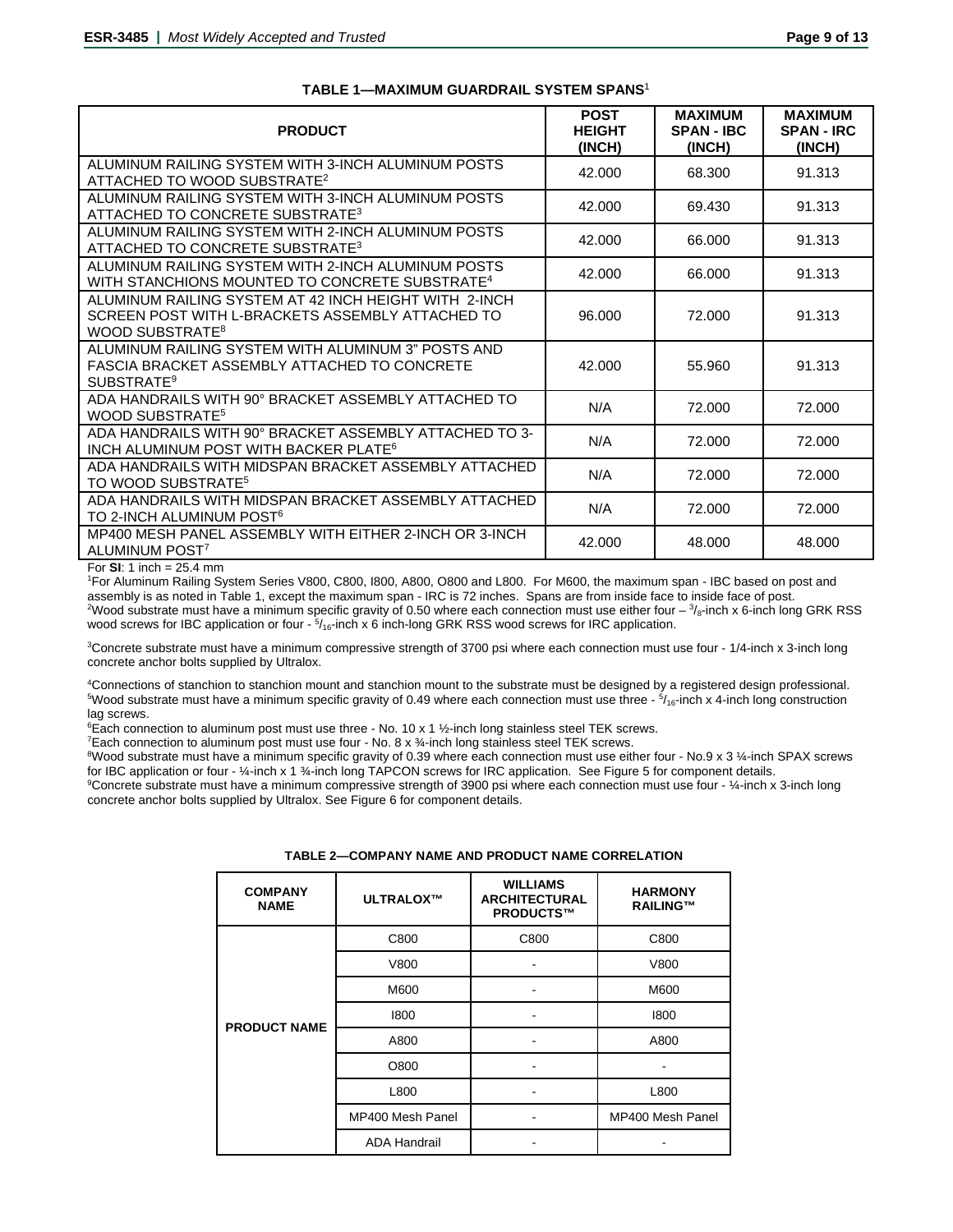<span id="page-9-0"></span>

# **ICC-ES Evaluation Report ESR-3485 LABC and LARC Supplement**

*Reissued November 2021 This report is subject to renewal October 2023.*

### **[www.icc-es.org](http://www.icc-es.org/) | (800) 423-6587 | (562) 699-0543** *A Subsidiary of the International Code Council ®*

**DIVISION: 05 00 00—METALS Section: 05 52 00—Metal Railings**

#### **REPORT HOLDER:**

**ULTRALOX™**

#### **EVALUATION SUBJECT:**

#### **ALUMINUM RAILING SYSTEM SERIES V800, C800, M600, I800, A800, O800, AND L800; MP400 MESH PANELS; ADA HANDRAILS; AND STANCHIONS**

#### **1.0 REPORT PURPOSE AND SCOPE**

#### **Purpose:**

The purpose of this evaluation report supplement is to indicate that Aluminum Railing System Series V800, C800, M600, I800, A800, O800, and L800; MP400 Mesh Panels; ADA Handrails; and Stanchions, and ADA Handrails, described in ICC-ES evaluation report **ESR-3485**, have also been evaluated for compliance with the codes noted below as adopted by the Los Angeles Department of Building and Safety (LADBS).

#### **Applicable code editions:**

- 2020 *City of Los Angeles Building Code* (LABC)
- 2020 *City of Los Angeles Residential Code* (LARC)

#### **2.0 CONCLUSIONS**

The Aluminum Railing System Series V800, C800, M600, I800, A800, O800, and L800; MP400 Mesh Panels; ADA Handrails; and Stanchions, described in Sections 2.0 through 7.0 of the evaluation report [ESR-3485,](#page-0-0) comply with the LABC Chapters 10 and 16 and LARC Chapter 3, and are subject to the conditions of use described in this supplement.

#### **3.0 CONDITIONS OF USE**

The Aluminum Railing System Series V800, C800, M600, I800, A800, O800, and L800; MP400 Mesh Panels; ADA Handrails; and Stanchions, described in this evaluation report supplement must comply with all of the following conditions:

- All applicable sections in the evaluation report **ESR-3485**.
- The design, installation, conditions of use and identification of the Aluminum Railing System Series V800, C800, M600, I800, A800, O800, and L800; MP400 Mesh Panels; ADA Handrails; and Stanchions are in accordance with the 2018 *International Building Code*® (IBC) provisions noted in the evaluation report [ESR-3485.](#page-0-0)
- The design, installation and inspection are in accordance with additional requirements of LABC Chapters 10, 16 and 17, as applicable.
- Under the LARC, an engineered design in accordance with LARC Section R301.1.3 must be submitted.

This supplement expires concurrently with the evaluation report, reissued November 2021.

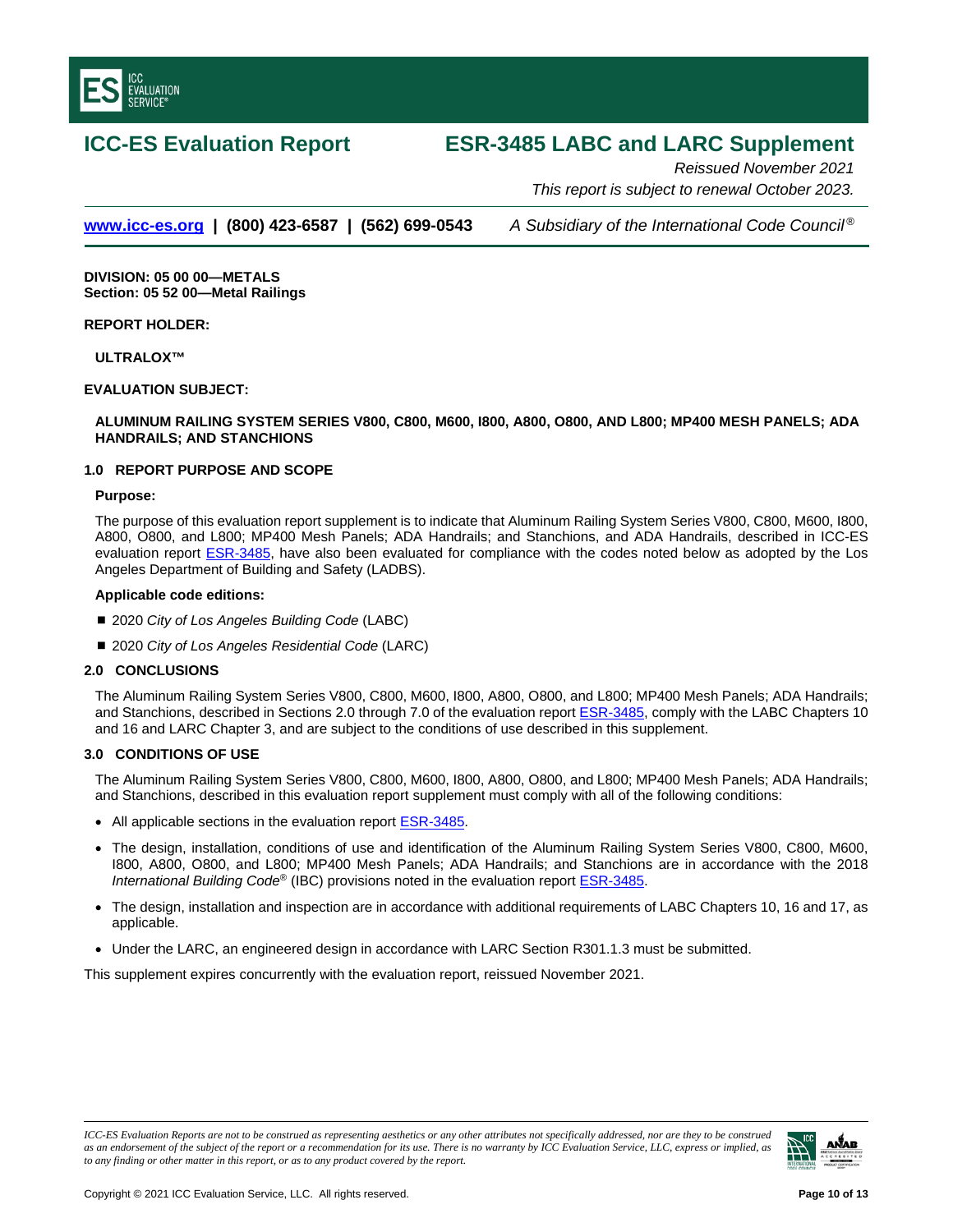<span id="page-10-0"></span>

# **ICC-ES Evaluation Report ESR-3485 CBC and CRC Supplement**

*Reissued November 2021 This report is subject to renewal October 2023.* 

**[www.icc-es.org](http://www.icc-es.org/) | (800) 423-6587 | (562) 699-0543** *A Subsidiary of the International Code Council ®*

**DIVISION: 05 00 00—METALS Section: 05 52 00—Metal Railings**

**REPORT HOLDER:**

**ULTRALOX™**

#### **EVALUATION SUBJECT:**

**ALUMINUM RAILING SYSTEM SERIES V800, C800, M600, I800, A800, O800, AND L800; MP400 MESH PANELS; ADA HANDRAILS; AND STANCHIONS**

#### **1.0 REPORT PURPOSE AND SCOPE**

#### **Purpose:**

The purpose of this evaluation report supplement is to indicate that Aluminum Railing System Series V800, C800, M600, I800, A800, O800, and L800; MP400 Mesh Panels; ADA Handrails; and Stanchions, described in ICC-ES evaluation report ESR-3485, have also been evaluated for compliance with the codes noted below.

#### **Applicable code editions:**

■ 2019 *California Building Code* (CBC)

For evaluation of applicable chapters adopted by the California Office of Statewide Health Planning and Development (OSHPD) and Division of State Architect (DSA), see Sections 2.1.1 and 2.1.2 below.

2019 *California Residential Code* (CRC)

#### **2.0 CONCLUSIONS**

#### **2.1 CBC:**

The Aluminum Railing System Series V800, C800, M600, I800, A800, O800, and L800; MP400 Mesh Panels; ADA Handrails; and Stanchions, described in Sections 2.0 through 7.0 of the evaluation report ESR-3485, comply with CBC Chapters 10 and 16, provided the design and installation are in accordance with the 2018 International Building Code® (IBC) provisions noted in the evaluation report and the additional requirements of CBC Chapter 10, 16 and 17, as applicable.

#### **2.1.1 OSHPD:**

The Aluminum Railing System Series V800, C800, M600, I800, A800, O800, and L800; MP400 Mesh Panels; ADA Handrails; and Stanchions, described in Sections 2.0 through 7.0 of the evaluation report ESR-3485, comply with CBC Chapter 10 as amended [OSHPD 1, 1R, 2, 4 and 5], Chapter 16 and amendments [OSHPD 1R, 2, 3, and 5], and CBC Chapters 16A [OSHPD 1 and 4], provided the design and installation are in accordance with the 2018 *International Building Code*® (IBC) provisions noted in the evaluation report and the additional requirements of CBC Chapters 10, 16, 16A, and 17, as applicable.

#### **2.1.2 DSA:**

The Aluminum Railing System Series V800, C800, M600, I800, A800, O800, and L800; MP400 Mesh Panels; ADA Handrails; and Stanchions, described in Sections 2.0 through 7.0 of the evaluation report ESR-3485, comply with CBC Chapter 10 adopted section 1014 first paragraph [DSA AC], Chapter 10 [DSA SS and SS/CC], Chapter 11A as amended [DSA AC], Chapter 11B [DSA AC], Chapter 16 as amended [DSA-SS/CC], and CBC Chapter 16A [DSA/SS], provided the design and installation are in accordance with the 2018 *International Building Code*® (IBC) provisions noted in the evaluation report and the additional requirements of CBC Chapters 10, 11A, 11B, 16, 16A, and 17, as applicable.

*ICC-ES Evaluation Reports are not to be construed as representing aesthetics or any other attributes not specifically addressed, nor are they to be construed as an endorsement of the subject of the report or a recommendation for its use. There is no warranty by ICC Evaluation Service, LLC, express or implied, as to any finding or other matter in this report, or as to any product covered by the report.*

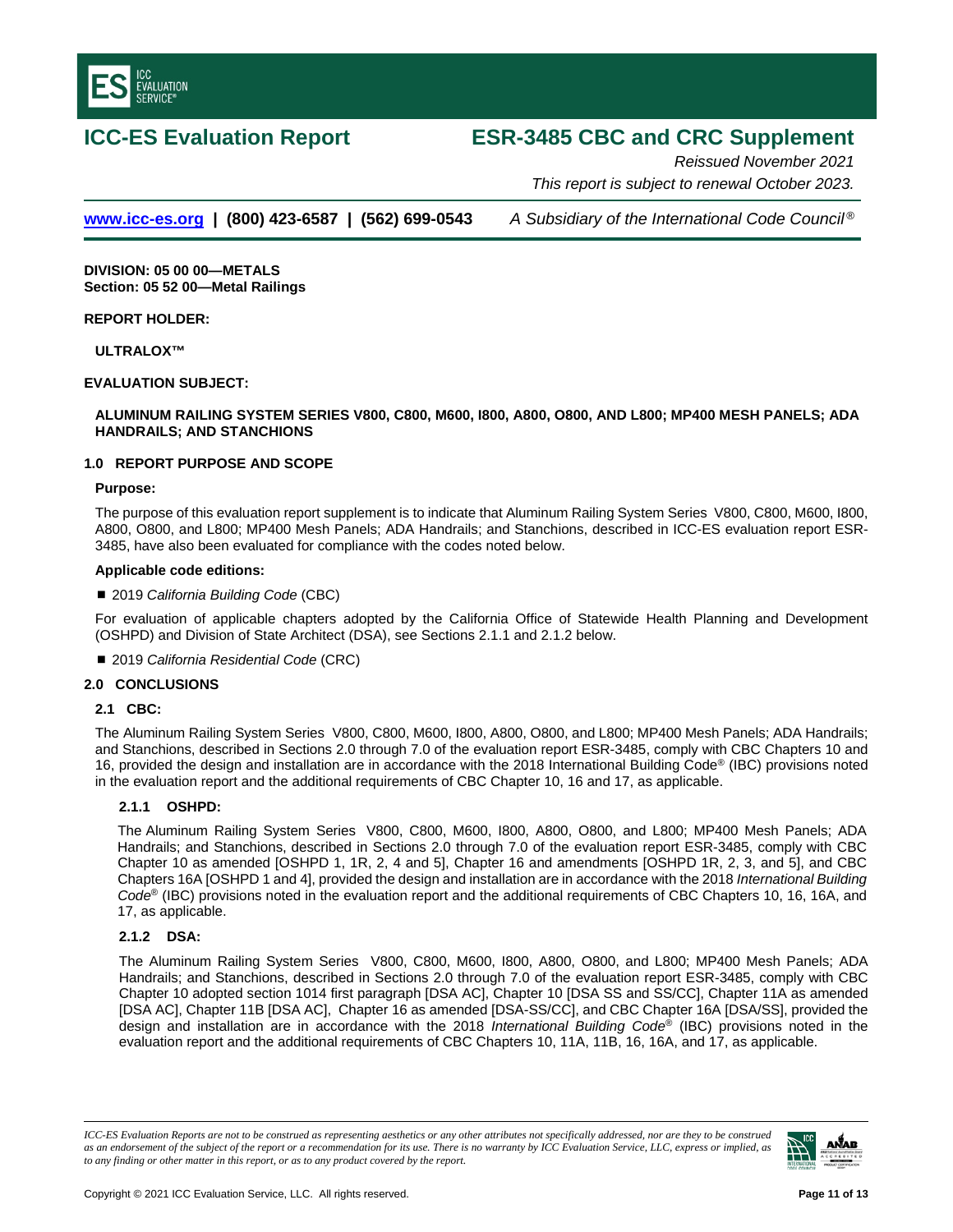#### **2.2 CRC:**

The Aluminum Railing System Series V800, C800, M600, I800, A800, O800, and L800; MP400 Mesh Panels; ADA Handrails; and Stanchions, described in Sections 2.0 through 7.0 of the evaluation report ESR-3485, comply with CRC Chapters 3, provided the design and installation are in accordance with the 2018 *International Residential Code*® (IRC) provisions noted in the evaluation report.

This supplement expires concurrently with the evaluation report, reissued November 2021.